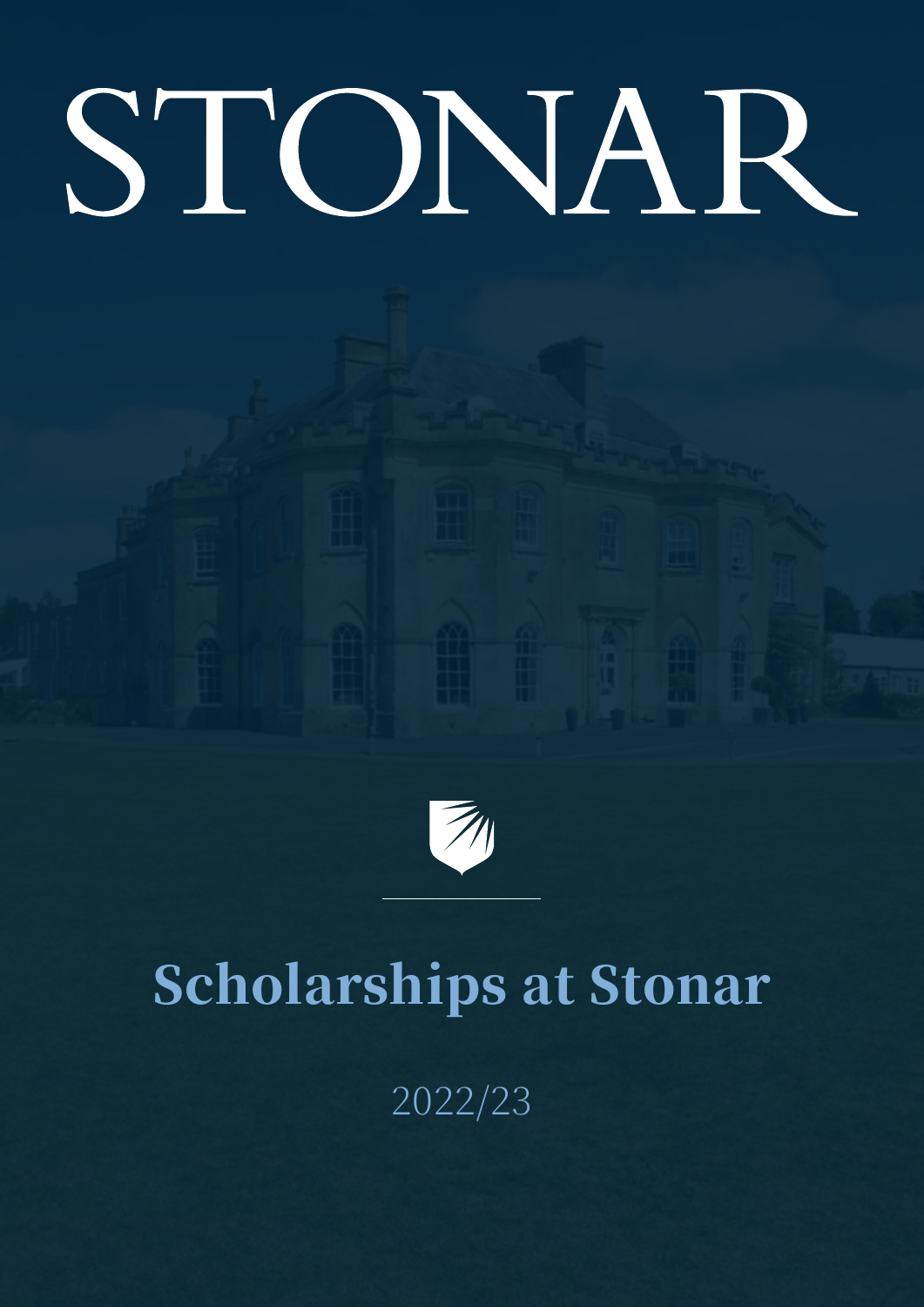### **Contents**

- 1. Scholarships for Entry in the Academic Year 2022-2023
- 2. Application Process
- 3. Academic Scholarships
- 4. Art Scholarships
- 6. Drama Scholarships
- 7. Music Scholarships
- 8. Sports Scholarships
- 10. Riding Scholarships
- 13. Bursaries

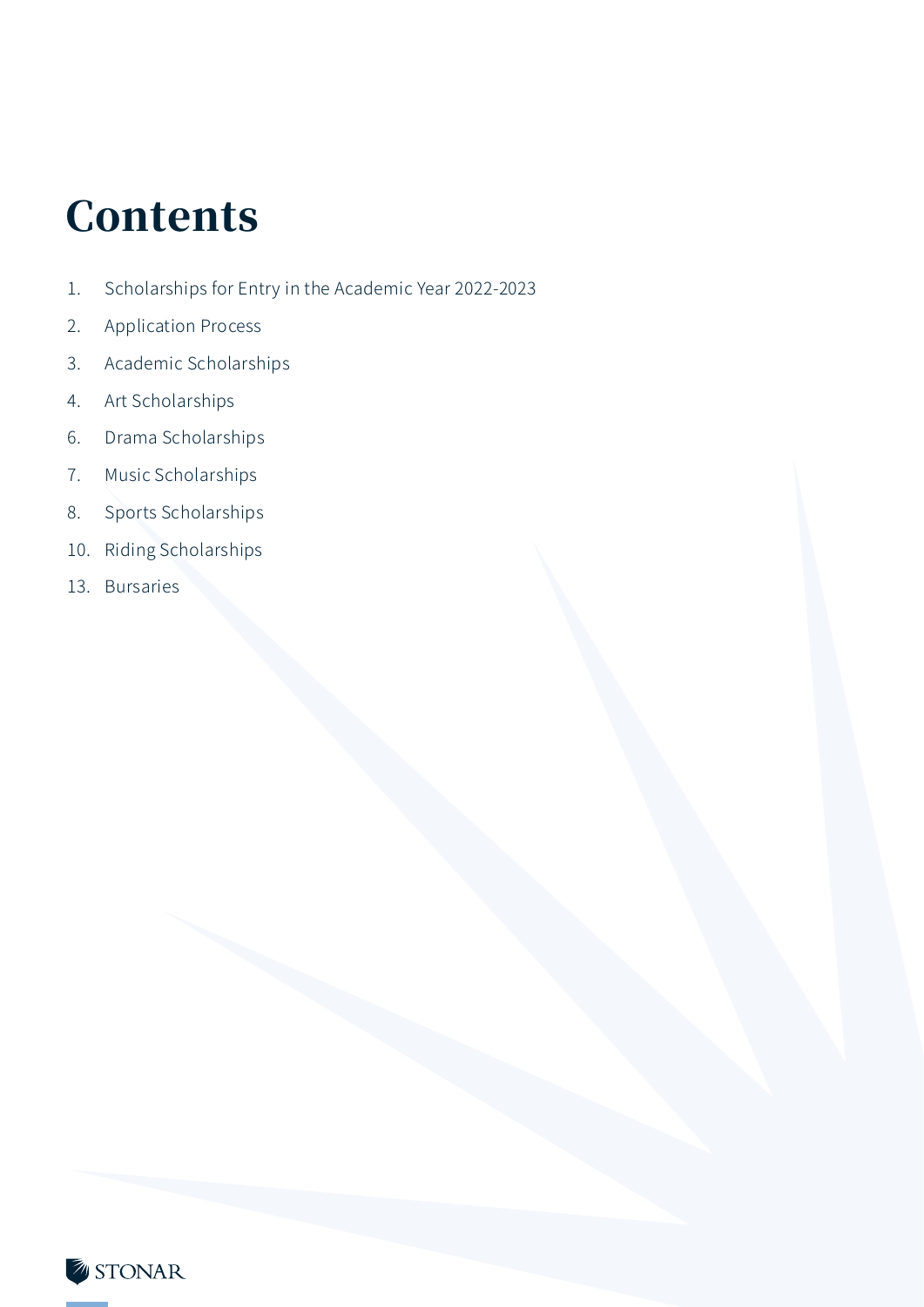

## Scholarships for Entry in the Academic Year 2022-2023

At Stonar we offer a wealth of opportunities inside and out of the classroom for pupils to develop their varied talents. Through our scholarships programme we therefore seek to attract talented pupils who will positively contribute to their specialist area, become role models for their peers and benefit from the development that our teaching staff will provide.

Scholarships are open to pupils who demonstrate outstanding talent or achievement in a particular area.

#### **Applications for scholarships are invited at the following points:**

- On entering the school to join Years 7, 9 or the Sixth Form
- On progression from Year 6 to Year 7
- On progression from Year 11 to the Sixth Form

In exceptional cases it may be possible for a new child entering Year 8 or 10 to be considered for a scholarship. This is at the discretion of the Headmaster.

#### **Scholarships are available in the following areas:**

- **Academic**
- **Art**
- Drama
- **Music**
- Sport
- **Riding**

Candidates may apply for a maximum of two scholarship awards.

Before considering an application for a scholarship, parents are advised to seek advice from the Head of their child's current school about whether their child is likely to meet the required standard for a scholarship. Parents may also seek indicative advice from us via a consultation with the Headmaster.

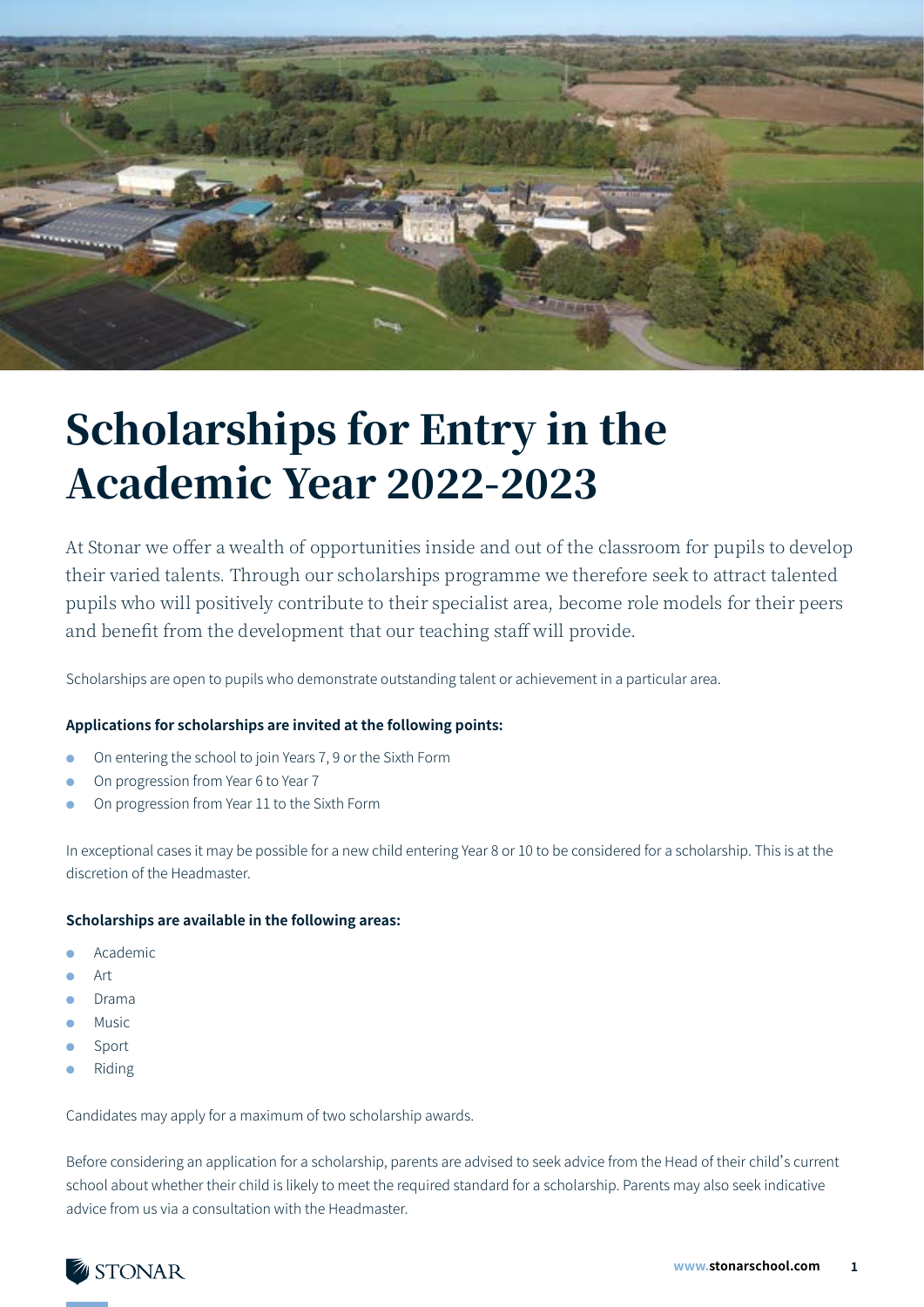Once gained, a scholarship lasts to the end of the Sixth Form. However, all scholarships are subject to continued satisfactory progress and scholars'commitment, performance and behaviour are regularly reviewed.

The School reserves the right not to award particular scholarships if no candidate demonstrates the required standard. As the scholarship application is a competitive process, scholarships are assessed at a set time of year in order that the relative merits of all candidates can be fairly judged and scholarships awarded in line with available funds.

#### Value of Scholarships

Scholarships relate to both potential and attainment and carry a fee remission of 10% of the applicable day or boarding fee for the first scholarship and 5% for an additional award. The Riding Scholarship is an exception. The two Riding Scholarships available do not offer a reduction in the school fee, but instead offer financial benefits against the cost of riding lessons and/or livery.

Music Scholarships additionally provide free tuition at the School for a maximum of two instruments.

Scholarships are awarded on merit and are independent of parental financial circumstances. Should parents feel that they do not require the monetary reward associated with a scholarship, the money released will be used to help other talented pupils. Please note that families in receipt of the Forces Discount will not be eligible to receive the fee reduction and the candidate will hold the award in name only.

# Application Process

All scholarship applicants should be registered with the School and will have paid the £100 registration fee. There is no additional fee for applying for a scholarship. Candidates are requested to complete the Scholarship Application Form and submit to the Admissions Department with the supporting information requested by the closing date.

All external candidates must complete the general entrance examinations and are expected to meet the general entry requirements.

Following the application deadline a schedule for the assessment day will be prepared and further information supplied to each family.

The number of scholarships awarded in each category depends on the quality of the candidates. The Headmaster's decision on all awards is final.

#### **Key Dates:**

| Year <sub>7</sub>                     |                          |
|---------------------------------------|--------------------------|
| Application Deadline:                 | Friday 12 November 2021  |
| Scholarship Assessments:              | Saturday 8 January 2021  |
| Entrance Assessment Day:              | Monday 14 January 2021   |
| Year 9                                |                          |
| Application Deadline:                 | Tuesday 30 November 2021 |
| Scholarship and Entrance Assessments: | Friday 28 January 2021   |
| <b>Sixth Form</b>                     |                          |
| Application Deadline:                 | Friday 12 November 2021  |
| Scholarship Assessments:              | End of November          |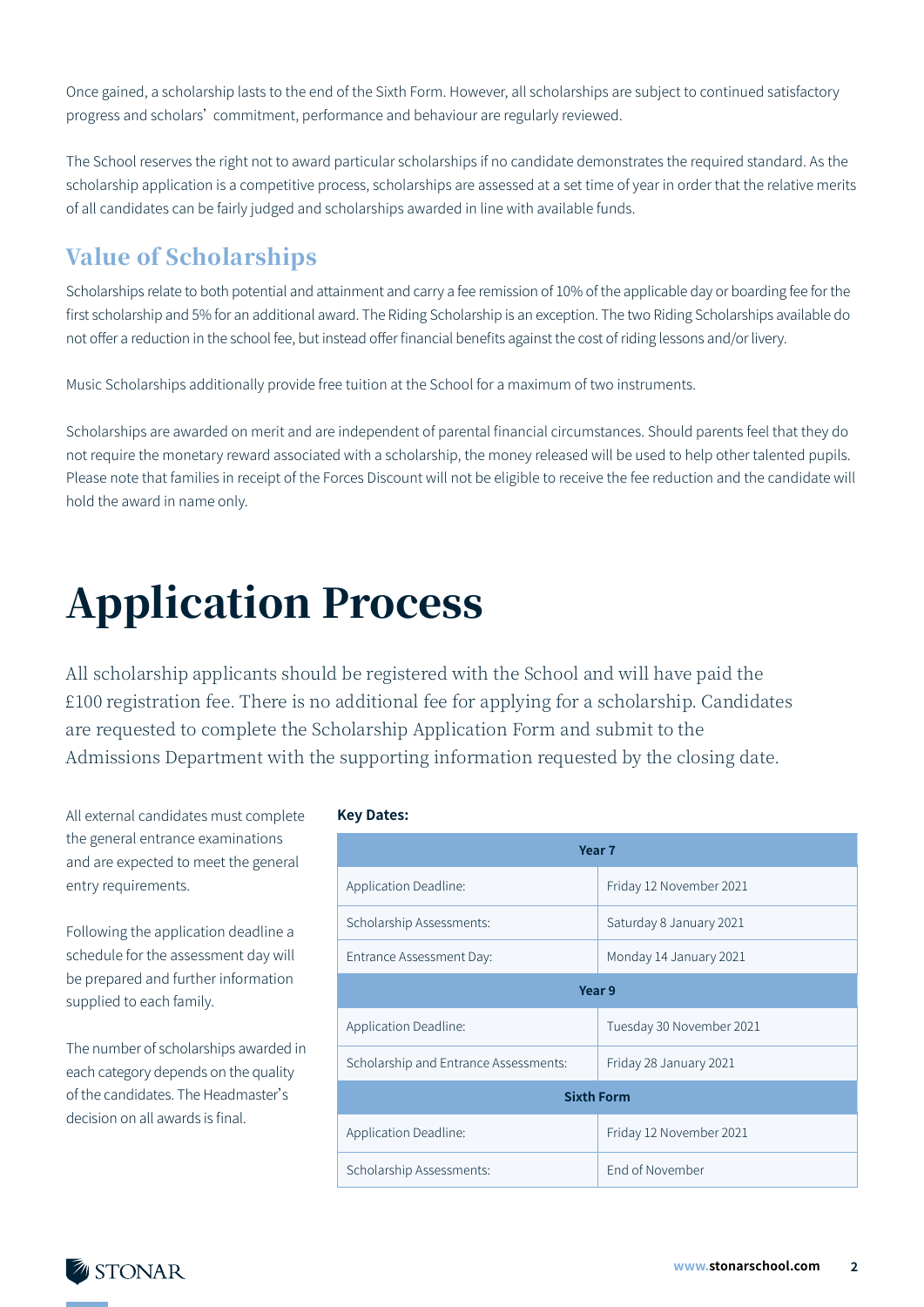# Academic Scholarships

Academic Scholarships are awarded based on exceptional performance in the entrance examinations.

For entry into Years 7 and 9 selection will depend upon the achievement of scores that place the candidate at above average ability through the completion of an online assessment and written papers in English and Maths. All candidates will be interviewed by the Headmaster. The quality of the candidate's communication skills orally and in writing will also be taken into consideration.

Year 8 pupils who joined Stonar after the Year 7 scholarships were awarded are able to request to be considered for an Academic Scholarship at Year 9.

The Sixth Form Academic Scholarship is for candidates who are expected to achieve at least five GCSEs at grades 8-9. Candidates will also be expected to sit papers in at least two of the academic subjects they are proposing to take for A Level. These papers will be designed to test aptitude and skill, but not previous content knowledge. Along with suitable predicted grades and a reference from their current school, candidates will have an interview with the Headmaster.

For internal Sixth Form candidates, the awards will be made on the basis of mock GCSE exam results, other academic data and an interview with the Headmaster.

#### Academic Reference

When applying candidates are expected to provide an academic reference from their current Head in support of their application.

#### **Academic scholars will be expected to:**

- set high standards and perform exceptionally in all subject areas;
- act as a role model to their peers;
- ● participate in additional academic events and activities arranged for scholars;
- act as ambassadors for the school at Open Days and other key events.

**If you have any questions about the scholarships and what to expect on the day please contact Mr Mark Ebden, Deputy Head (Academic): m.ebden@stonarschool.com**

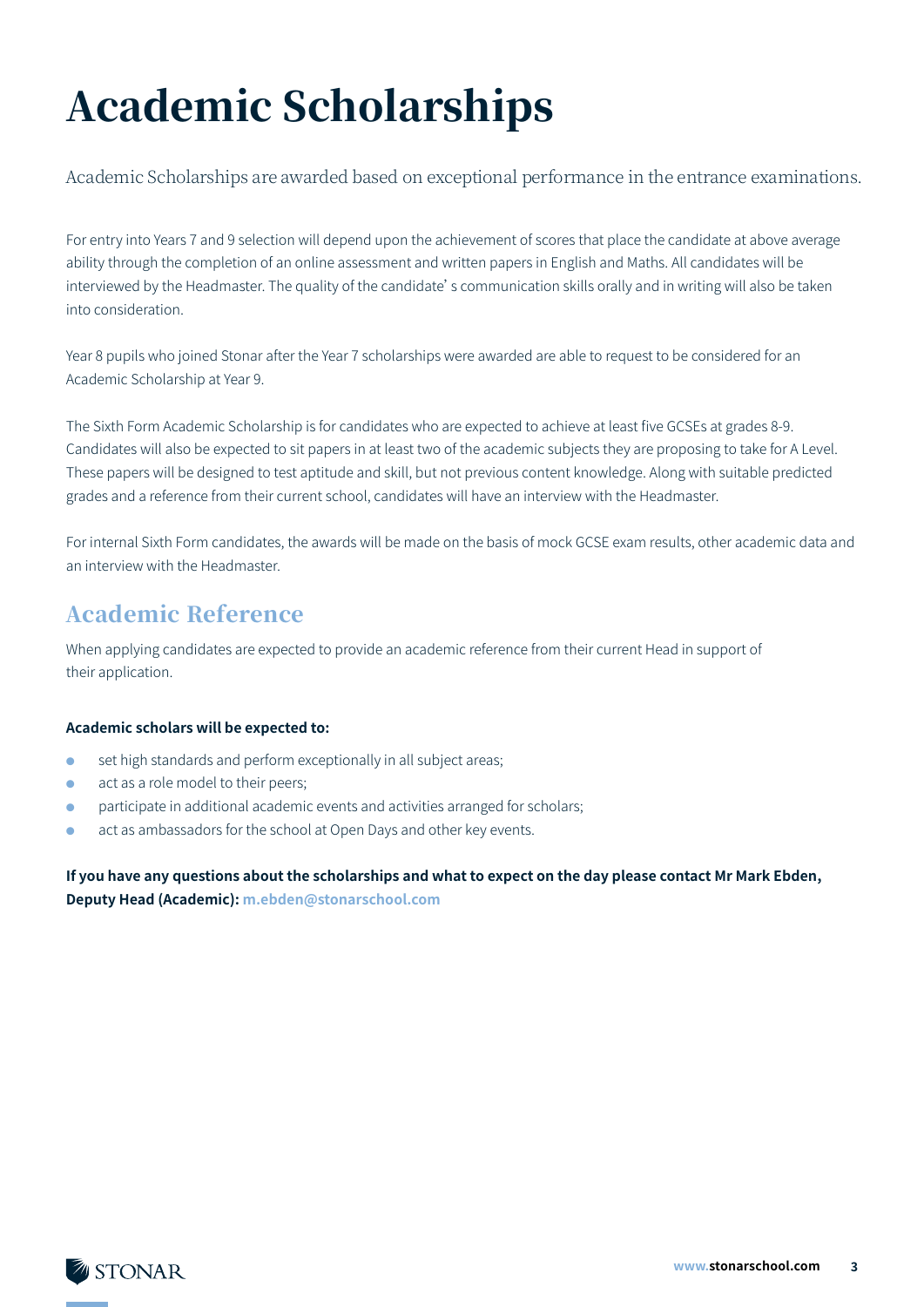

# Art Scholarships

We are looking for creative and independent young artists, with exceptional talent who will set standards to inspire their contemporaries.

Candidates for the Year 7 and 9 Awards should be able to demonstrate ability and potential in Art significantly above average. The ability to draw well directly from observation is fundamental.

The Sixth Form Art Scholarship is for candidates who demonstrate outstanding talent in two-dimensional art, threedimensional art, textiles or photography. Strength in more than one of these areas would be an advantage. Candidates should be expecting to achieve grades 8-9 in a relevant GCSE subject.

#### Art Portfolio

In advance of the assessment day candidates should submit a portfolio of independently produced pieces to support their application. The portfolio can be submitted electronically on a CD, USB or online. Images and videos can also be included. Sixth Form candidates should be prepared to bring in examples of their GCSE coursework to date, which could include samples, sketchbooks or photographs of work.

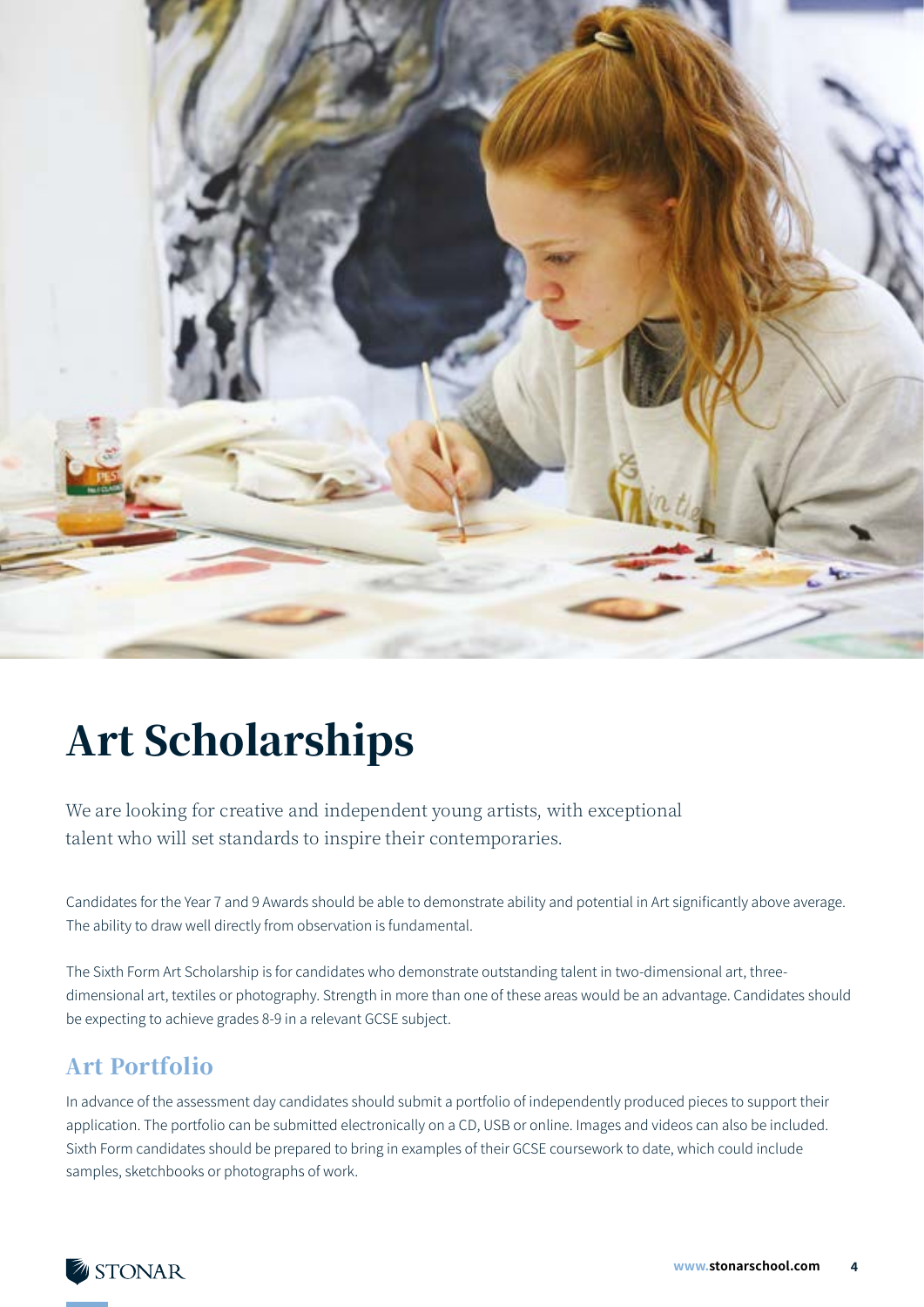#### **On the day of the scholarship assessment candidates will undertake:**

- ● a presentation to the Art Department of their portfolio. In addition to discussing their own work, candidates will be expected to discuss the works of other artists and their wider interests. Candidates should be able to demonstrate a passion, appreciation and wider interest in Art and the desire to contribute to the wider life of the school through Art is essential;
- a still life drawing assessment;
- a brief interview with the Headmaster.

#### **Art scholars will be expected to:**

- demonstrate their creative abilities through exceptional engagement and commitment to their creative studies, with the expectation that at least Art will be studied at GCSE and in the Sixth Form;
- participate in the schools' Art projects and attend workshops run by the Department;
- produce art for displays in the School and attend additional classes and activities arranged for scholars or through the Stonar Clubs programme;
- **•** assist the Art Department on Open Days;
- act as ambassadors for the Department.

**If you have any questions about the scholarships and what to expect on the day please contact Mr Austen O'Hanlon, Head of the Creative Arts and Design a.ohanlon@stonarschool.com**

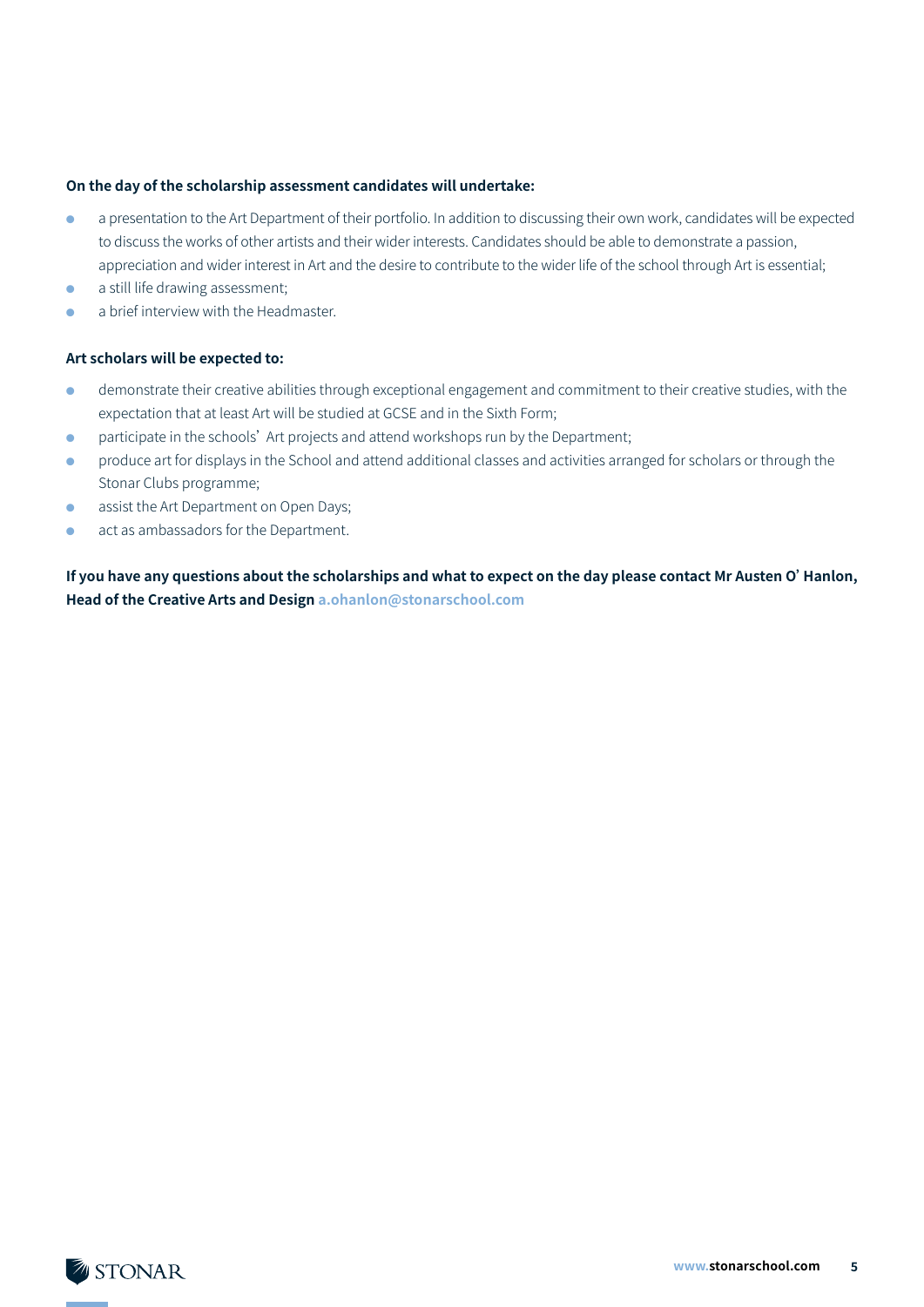# Drama Scholarships

We are looking for talented and expressive performers with a passion for the Performing Arts and a desire to experiment and develop their skills within this exciting subject area, including acting, directing and stagecraft.

Drama scholars play an active role in the life of the Department taking a leading role in school productions. Award holders will have the opportunity to audition for a number of performances each year as well as take LAMDA lessons as a solo, duo or group. They will be expected to demonstrate a genuine interest in theatre and the dramatic arts as well as be good ambassadors for Drama in the School taking an active part in House activities.

The Sixth Form Drama Scholarship can be awarded to a student who is talented in acting, directing and stagecraft and who is intending to take A Level Theatre Studies or a Cambridge Diploma in Performing Arts. Those taking GCSE Drama should be expecting to achieve grades 8-9. Drama scholars will be expected to play a full part in the School's drama performances.

#### Drama CV

When applying candidates should submit a CV which includes any evidence of examinations they have passed or of any competitions, festivals or performances they have participated in which may support their application.

#### **On the day of the scholarship assessment candidates will:**

- **•** perform from memory two contrasting pieces (either two monologues, or one monologue and one poem, but NOT two poems). Candidates will be required to introduce their pieces and be able to answer questions on their pieces (why they chose them, what the characters are feeling, know the full-works/plays/anthologies from which the pieces have been selected);
- (for Sixth Form Candidates only): choose one Theatre Practitioner (e.g. Brecht/Stanislavski/Artaud/Berkoff/Kneehigh/ Punchdrunk/Theatre de Complicite) and be prepared to discuss why they are interested in their work / performance style;
- **•** have an interview with the Head of Drama where they will be expected to discuss their perfoming experience and their involvement in Drama within or beyond their current school;
- ● undertake a brief interview with the Headmaster.

#### **Drama scholars will be expected to:**

- set high standards to inspire their contemporaries;
- take part in all school productions;
- undertake lessons in Speech and Drama (as an additional paid activity);
- spend a proportion of their free time working in the Drama Department;
- attend school trips to the theatre where possible:
- assist the Drama Department on Open Days;
- take part in school assemblies and other school functions.

**If you have any questions about the scholarships and what to expect on the day please contact Mrs Clare Toghill, Subject Leader Drama, c.toghill@stonarschool.com**

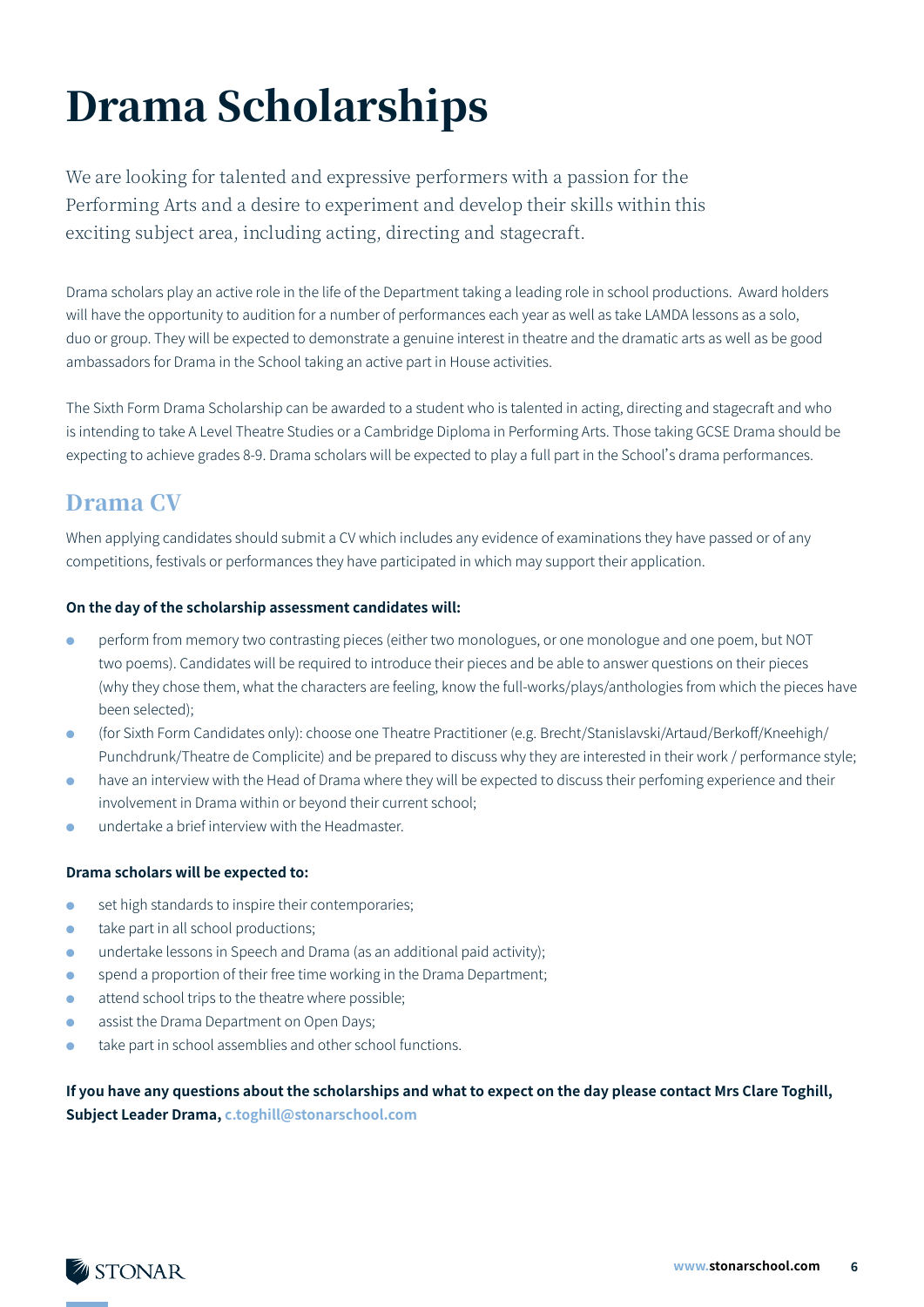# Music Scholarships

We are looking for creative and independent young musicians, with a high level of musicianship and instrumental skills. The ability to play one instrument to a high standard is essential. It is normally expected that candidates will also offer a second instrument or voice and take a leading role in school performances.

For Year 7 awards candidates will be required to have reached a minimum of Grade 3 in at least one of their choices. For Year 9 awards candidates will be required to have reached a minimum of Grade 5. Candidates for the Sixth Form Music Scholarship should be of approximately Grade 7 standard on their main instrument. All candidates are required to demonstrate a love of music and be prepared to make a significant contribution to the musical life of the School.

#### Music CV

When applying, candidates should submit a CV which includes any evidence of examinations they have passed or of any competitions, festivals or concerts they have participated in which may support their application.

#### **On the day of the scholarship assessment candidates will undertake:**

- a performance of two contrasting pieces of music on their first study instrument and one on any second or third study instruments/voice;
- aural tests with the Director of Music;
- an interview with the Director of Music during which they will discuss their performing experience and their wider musical interests;
- a brief interview with the Headmaster

#### **Music scholars will be expected to:**

- ● participate in a range of musical activities and performance groups;
- learn two instruments or singing as a second study;
- take part in school concerts, productions, services and House events;
- lead rehearsals and practise independently;
- assist the Music Department on Open Days;
- **•** have a passion for music.

#### **If you have any questions about the scholarships and what to expect on the day please contact Dr Andrew Passmore, Director of Music a.passmore@stonarschool.com**

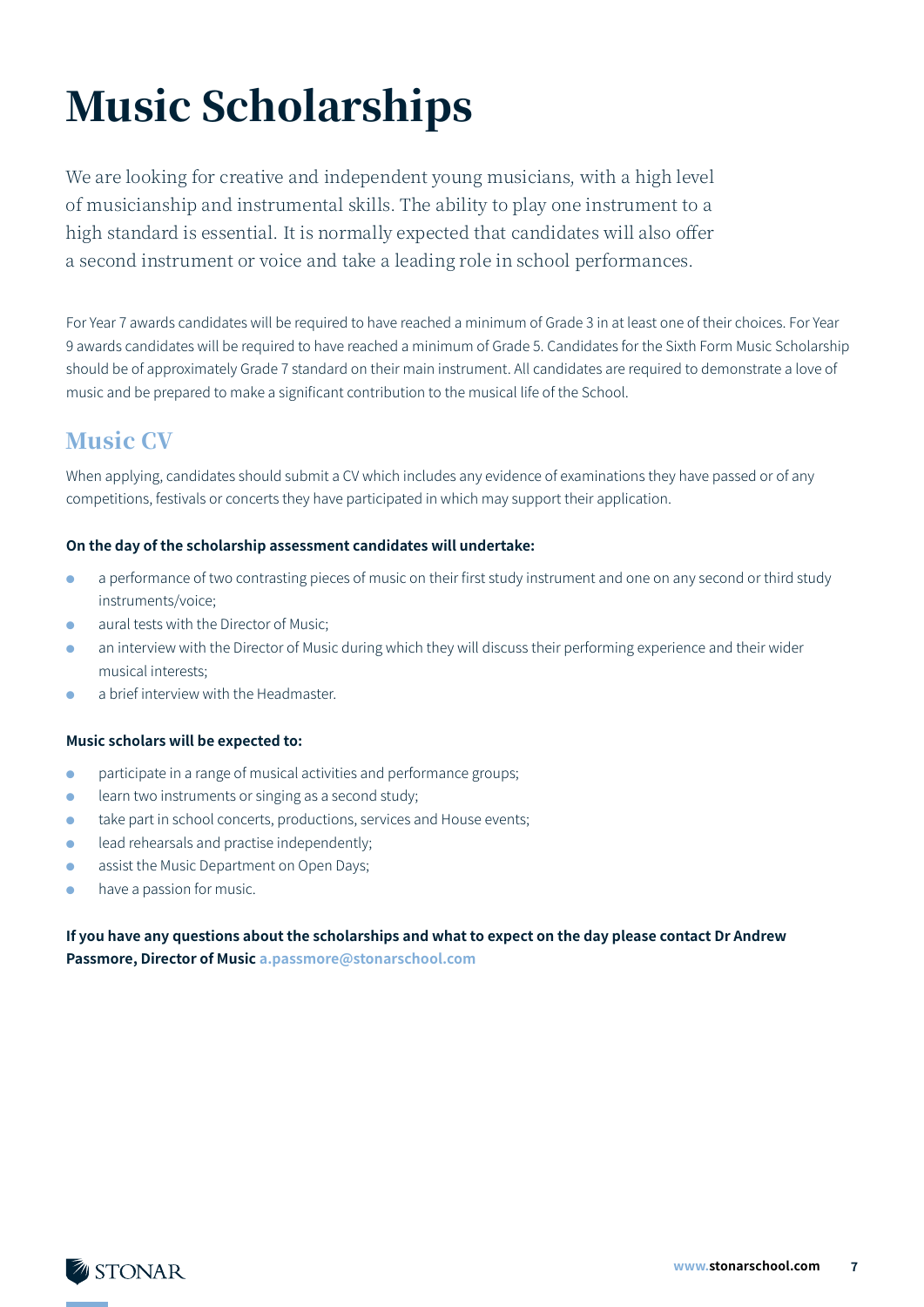

# Sports Scholarships

At Stonar we value physical education and it is an important component in the ethos of the School. Practical performance in at least one of the School's major sports, but ideally in more than one, is essential. Equally as important is a genuine interest and passion for sport and a desire to develop and reach the highest standard.

The School's main sports are: cricket, football, hockey, netball, rugby, swimming and tennis. For Year 7 and 9 candidates, playing at county level at the time of application is not a necessity, but the potential and aspiration to play at representative level is a requirement for any scholar. It is an expectation that candidates will be playing for school or club teams and will be demonstrating a real commitment to training at an appropriate level.

Candidates for the Sixth Form Sports Scholarship should be of county standard in at least one of the School's major sports.

All candidates should indicate their chosen sports in their application.

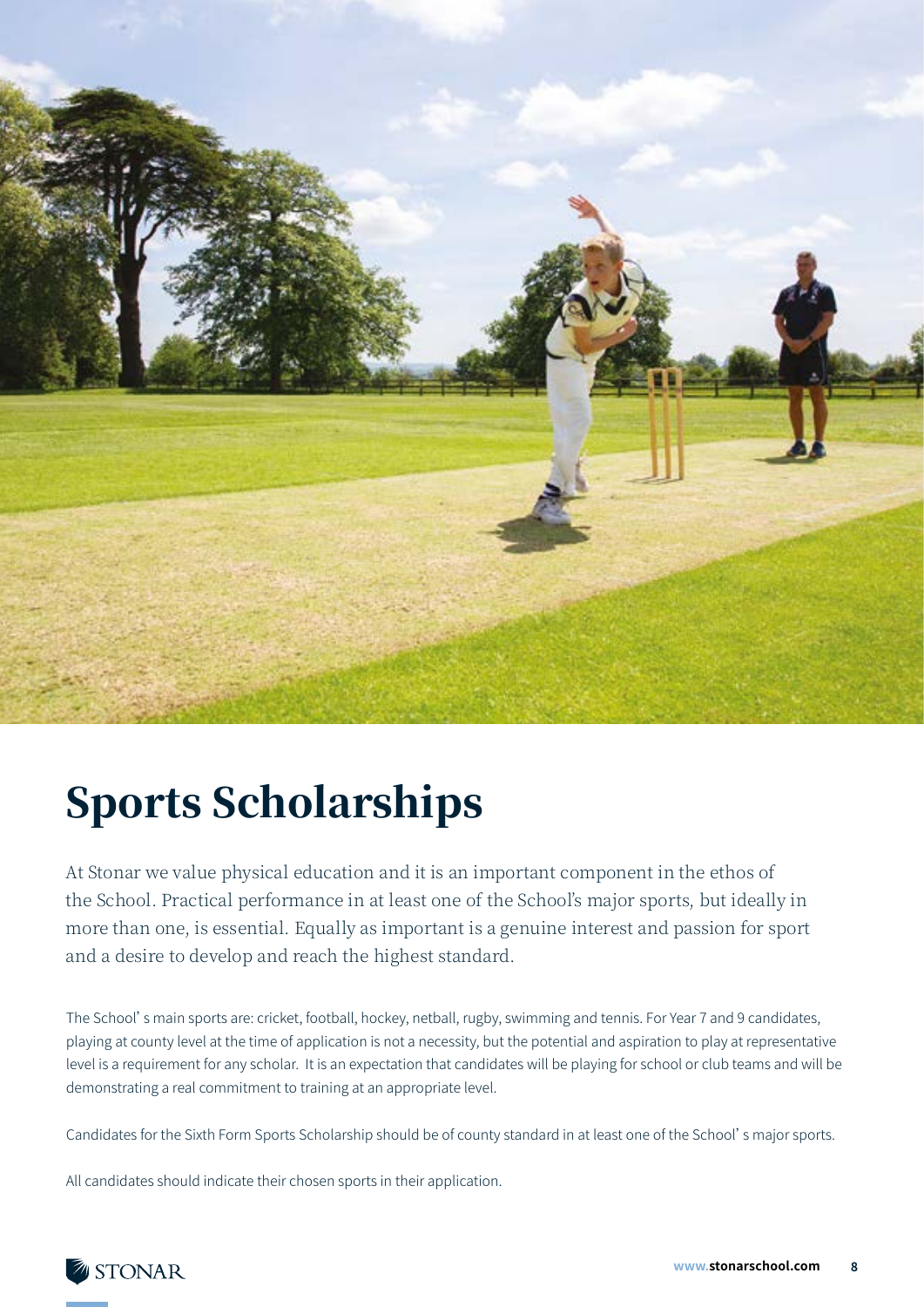#### Sporting CV

When applying, candidates are requested to submit a sporting CV, showing a summary of their sporting experiences and areas of specialism. In addition, a reference from their current PE teacher or from their coach from local club/district/county performance centres is required.

#### **On the day of the scholarship assessment candidates will undertake:**

- a practical assessment in their two chosen sports;
- **a** a practical fitness assessment;
- a short interview with the Director of Sport:
- ● a brief interview with the Headmaster.

#### **Candidates will be required to bring the following to their interview:**

- Formal attire to wear whilst attending the interview
- Appropriate sportswear and any required equipment to undertake their assessments

#### **Sports scholars will be expected to:**

- demonstrate outstanding ability in at least one of the School's major sports, but ideally in more than one;
- **•** display a commitment to the sporting interests of the School in each term;
- ensure availability for all inter-school fixtures;
- represent the School to the highest level in their chosen sport throughout their time at Stonar;
- demonstrate excellent sportsmanship within sports lessons and fixtures;
- set standards to inspire their contemporaries and assist in the coaching of younger players;
- ● attend a sports psychology workshop and undertake fitness testing at Bath University;
- **•** assist the Sports Department on Open Days;
- meet regularly with their mentor with whom they will discuss their development.

**If you have any questions about the scholarships and what to expect on the day please contact Mr Richard Miller, Director of Sport r.miller@stonarschool.com**

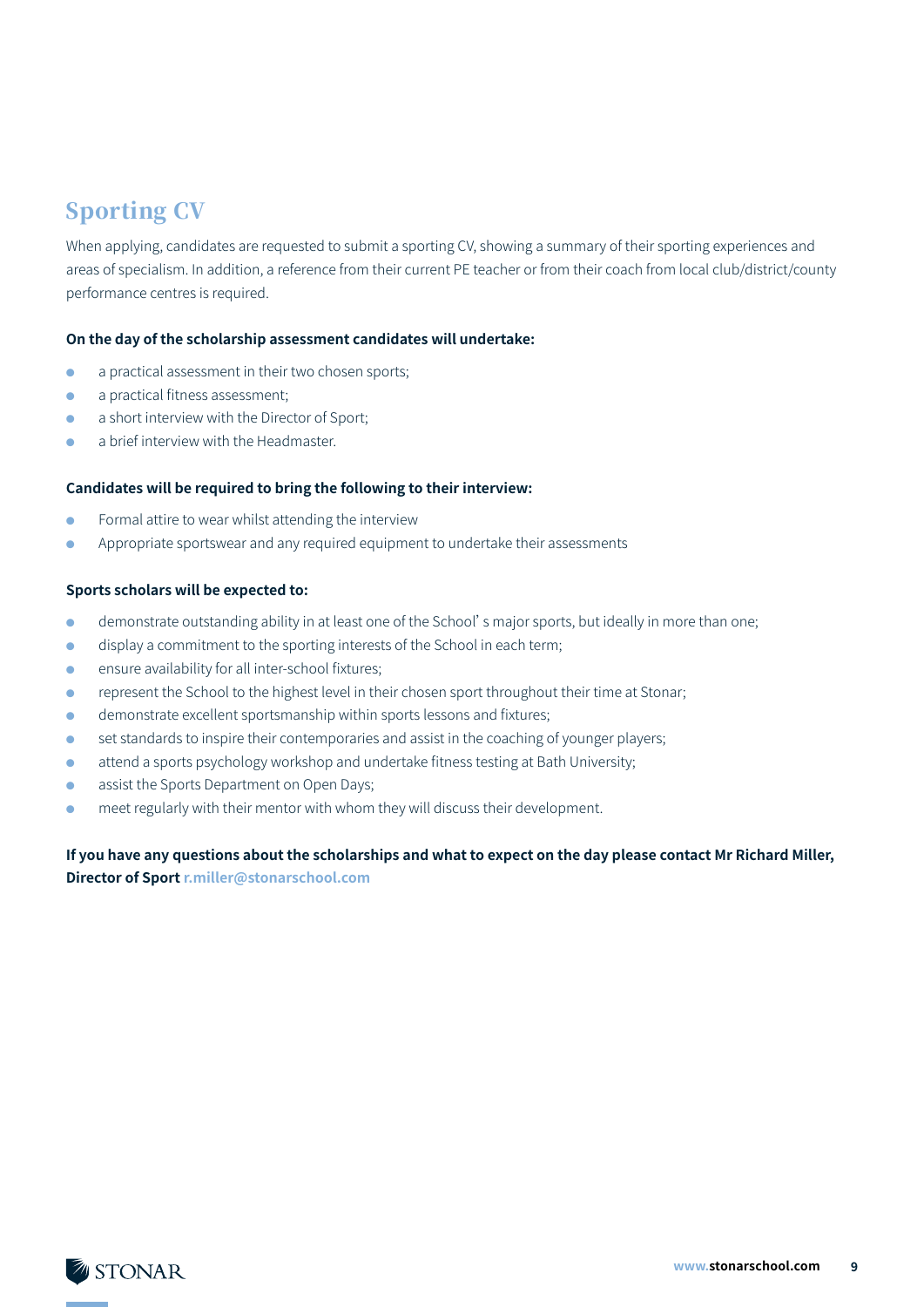

# Riding Scholarships

Stonar offers a limited number of Riding Scholarships to candidates who are able to demonstrate exceptional equitation skills. Scholarship recipients will be expected to make a significant contribution to the equestrian life of the School.

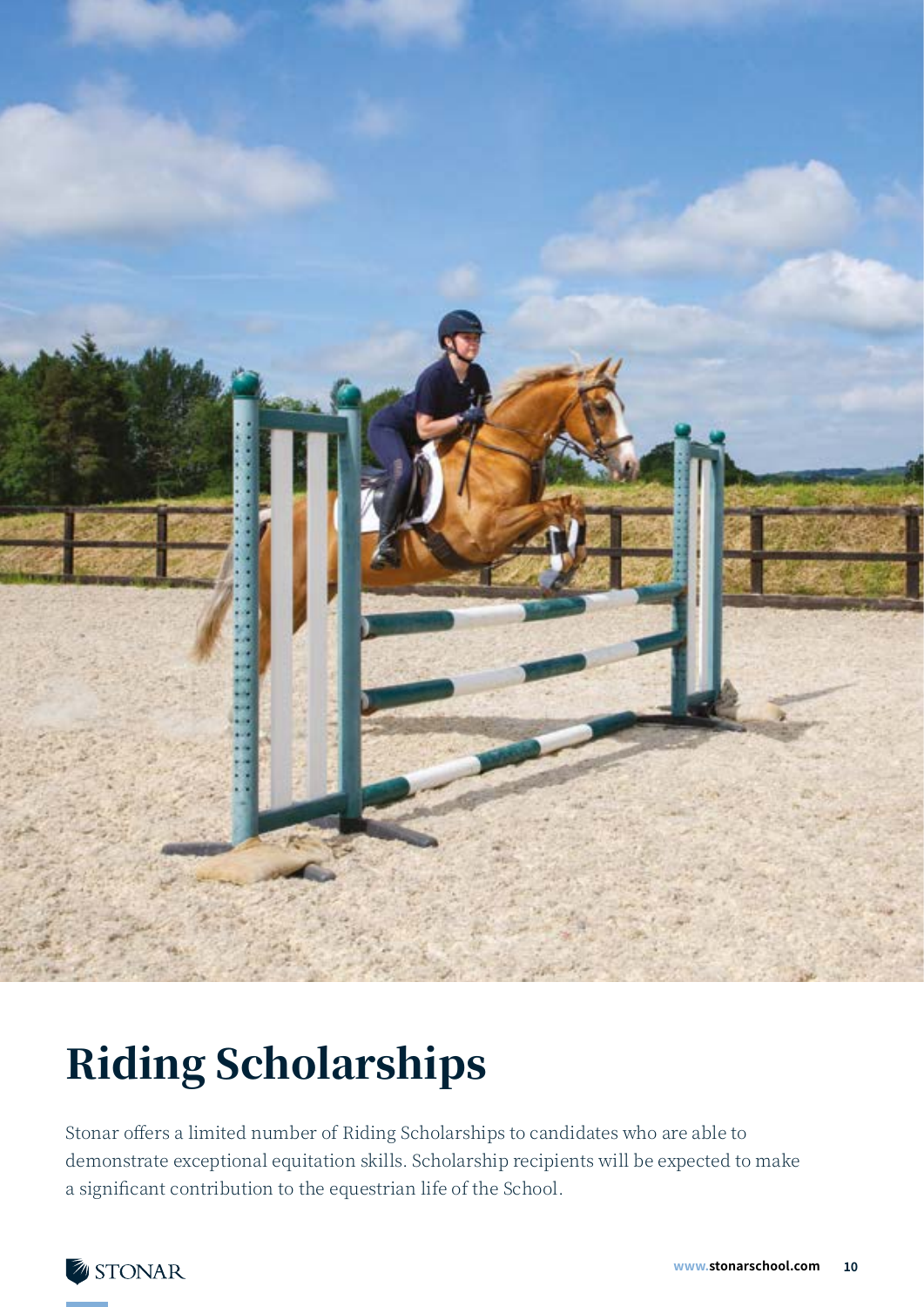#### **There are two different scholarships available:**

# General Riding Scholarship

The General Riding Scholarship is for candidates who show dedication and commitment to the care and welfare of horses, who show a strong level of ability and are able to ride with care and empathy for the horse. General Riding Scholarship applicants do not need to have their own horse to be considered for this scholarship. A General Riding Scholarship takes the form of a weekly free group riding lesson at the School.

#### Riding CV

When applying candidates are requested to submit a Riding CV which contains any riding achievements to date and a letter of introduction/reference from an equestrian coach with whom they have worked.

#### **On the day of the scholarship assessment candidates will be expected to:**

- ride up to two of the School's own horses. They will be assessed in all three paces and over a short course of single fences, and will be questioned on horse care and knowledge;
- **•** participate in a short interview with the Director of Riding;
- take part in a brief interview with the Headmaster.

For Year 7 awards, assessments will be based on the Pony Club D+ Test Standard

For Year 9, awards assessments will be based on the Pony Club C+ Test

Sixth Form assessments will be based on the Pony Club B test

Details of the Pony Club tests can be found on the Pony Club website www.pcuk.org

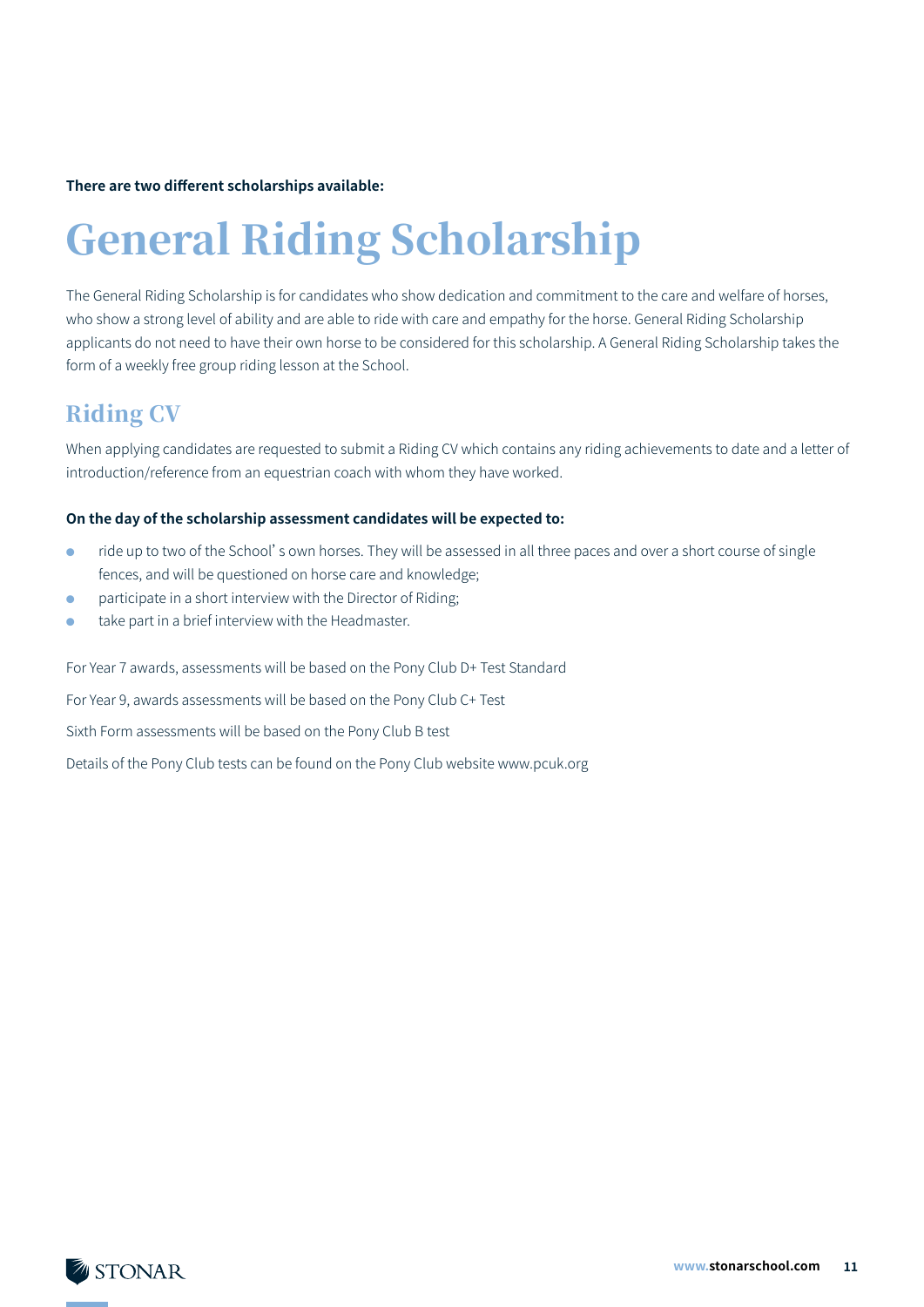# Performance Rider Scholarship

Candidates for entry into Years 7, 9 and the Sixth Form can apply for the Performance Rider Scholarship. Scholarship recipients will be expected to make a significant contribution to the equestrian life of the School, including competing for the School team and attending training sessions when required. The Performance Rider Scholarship includes discounted livery and lessons.

#### **Candidates should be able to show a proven and successful record (placings) in one or more of the following disciplines at the relevant entry point:**

#### **Year 7:**

- British Dressage at Prelim level or above
- ● British Showjumping (90-1m) or NSEA Qualifiers and/or Championships (90-1m) or above

#### **Year 9:**

- British Dressage at Novice/Elementary level or above
- British Showjumping (1m-1m10 or above or NSEA equivalent level)
- British Eventing –BE90 Ou18 or above

#### **Sixth Form:**

- **•** British Dressage at Medium level or above
- British Showjumping at 1m15 or above
- British Eventing at BE100 Ou18 or above

#### Riding CV

When applying, candidates are requested to submit a Riding CV which contains any riding achievements to date, a letter of introduction/reference from an equestrian coach with whom they have worked, as well as video footage both in training and in competition.

#### **On the day of the scholarship assessment candidates will:**

- **•** be assessed on their own horses within their chosen discipline by the Director of Riding and/or Senior Coach;
- **•** participate in a short interview with the Director of Riding;
- ● take part in a brief interview with the Headmaster.

**If you have any questions about the scholarships and what to expect on the day please contact Miss Ellie Halsey, Director of Riding e.halsey@stonarschool.com**

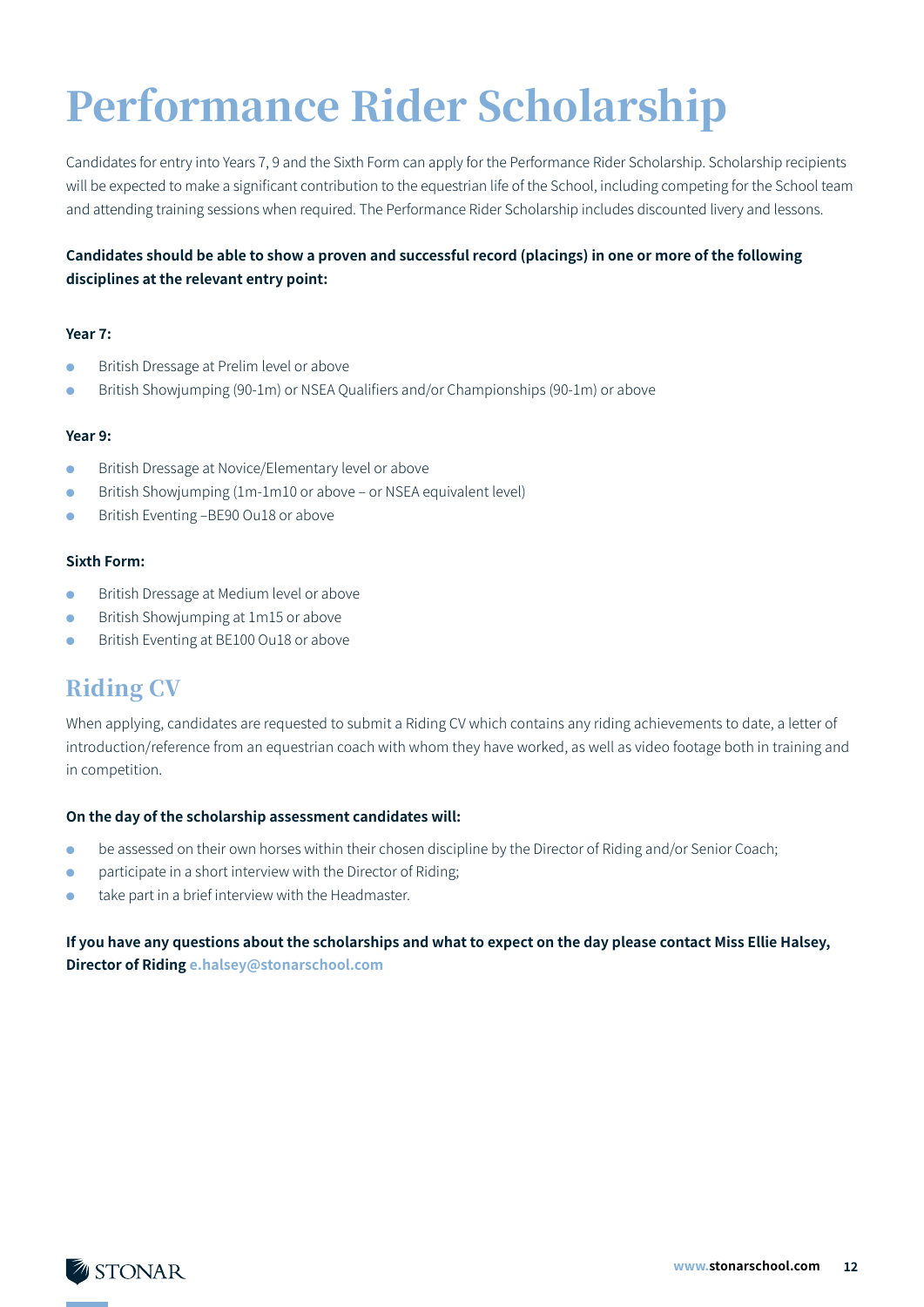# Bursaries

Stonar seeks to offer financial assistance to allow children who may benefit from the education offered at Stonar to attend the School where there is a proven need of the family's inability to afford full fees. Priority is likely to be given to those who are also able to contribute significantly to the life of the School. Candidates are likely to be applying for a scholarship.

A range of means tested bursaries are available, however, there are restrictions on the number and size of the bursaries available. The School reserves the right to vary the number and value of bursaries awarded according to strength of applications and the number of bursary holders already within the School. All awards are subject to the School's ability to fund them within its overall agreed budget.

Bursaries are available on entry to Stonar. Current parents who are experiencing genuine financial difficulties which could not reasonably have been foreseen at the time of entry to the School may apply for a bursary by completing a bursary form, which is available from the Admissions Department. Parents will be required to provide detailed financial information and may be interviewed by the Head in relation to their application.

To apply for a bursary, you must be registered with the School and have paid the £100 registration fee. Bursary Application Forms must be returned to the Finance Department by the closing date for registrations in November in the year preceding entry.

**Further information can be obtained from Admissions: admissions@stonarschool.com**